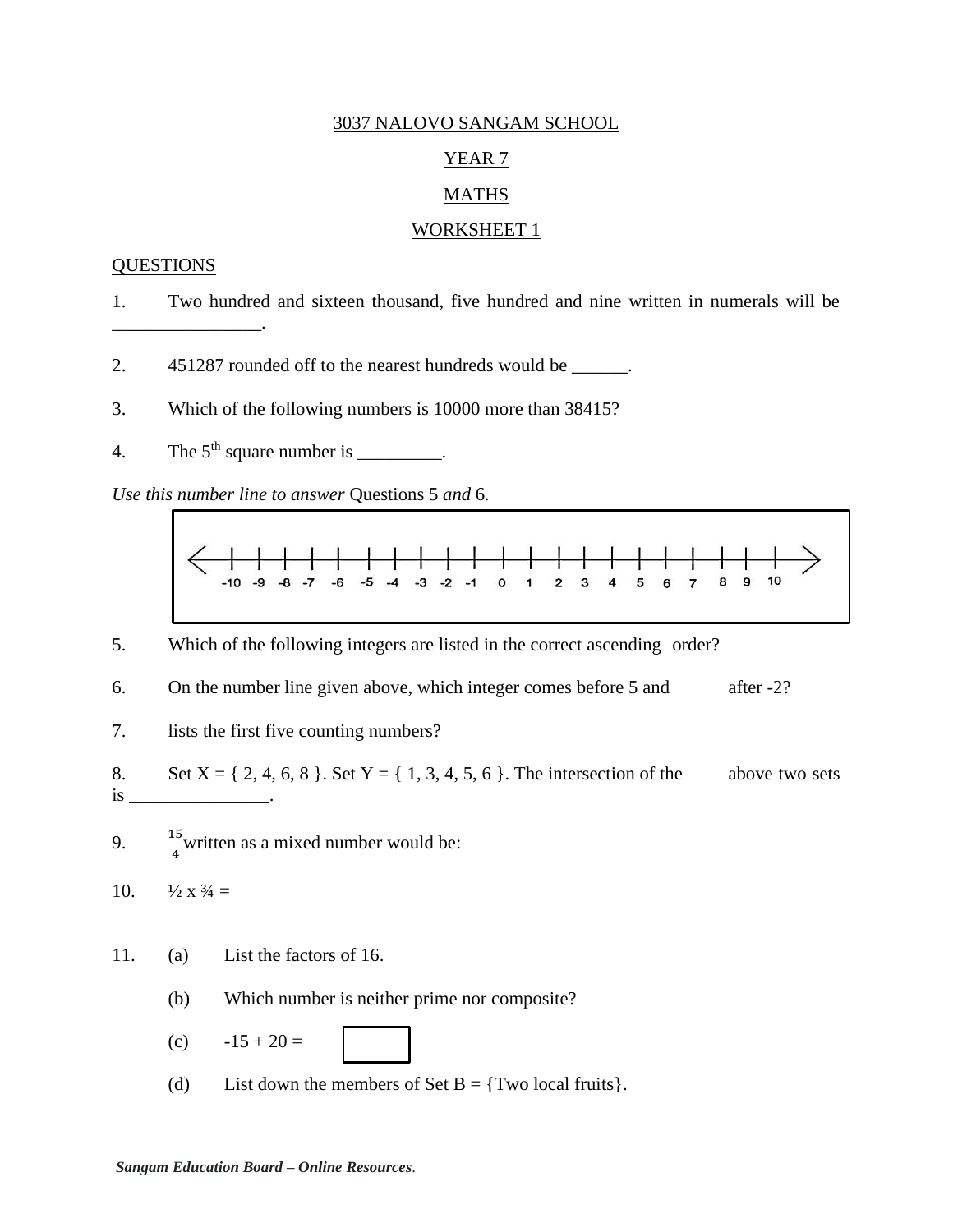

(a) How much did she spend altogether?

(b) What change will she receive from a \$50.00 note?

15. The graph below shows number of Year 6 students in six schools in Ba.



- (a) How many students are there in AKP School?
- (b) Which school has the highest number of students?
- (c) What is the total number of students in the 6 schools?
- (d) Calculate the average number of students per school. (Round off your answer to the nearest whole number)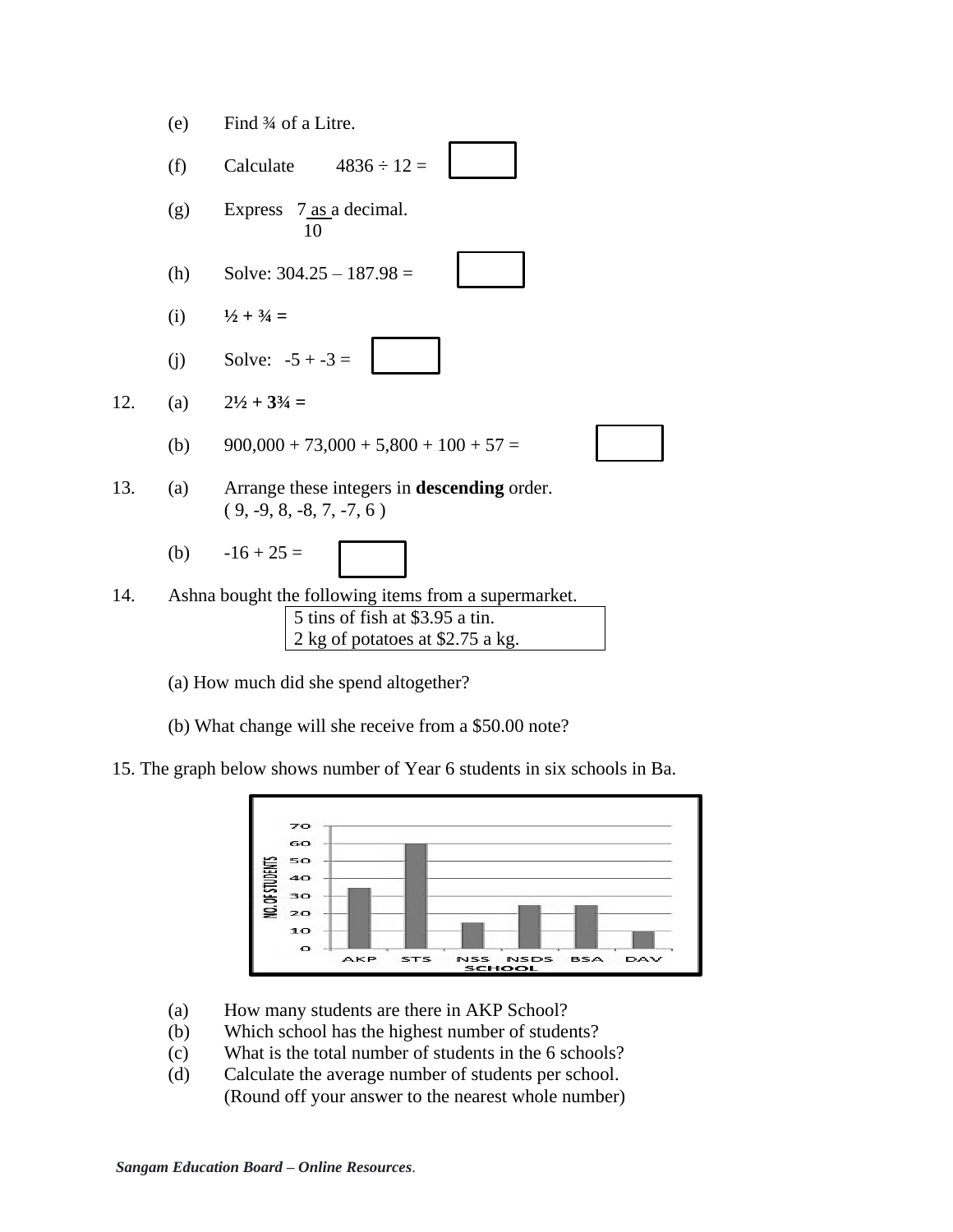# **YEAR 7**

# **ENGLISH**

# **WORKSHEET 1**

# **QUESTIONS**

#### **GRAMMAR**

|                                           | 1. My sister is good _____________ playing netball.                                                                                                            |               |                                                                                                     |
|-------------------------------------------|----------------------------------------------------------------------------------------------------------------------------------------------------------------|---------------|-----------------------------------------------------------------------------------------------------|
| A. in                                     | B. of                                                                                                                                                          | C. with       | D. at                                                                                               |
|                                           | 2. The boys ____________________ broken the window.                                                                                                            |               |                                                                                                     |
| A. will                                   | B. has C. would                                                                                                                                                |               | D. have                                                                                             |
| A. fed                                    | B. feed C. feeds                                                                                                                                               |               | 3. Navin always helps his parents at home. Every afternoon he __________ the animals.<br>D. feeding |
| 4. Which word is wrongly spelt?           |                                                                                                                                                                |               |                                                                                                     |
|                                           | A. devotion B. disaperae                                                                                                                                       | C. quarrel    | D. attitude                                                                                         |
|                                           | 5. The firemen were able to put ______________ the fire in Waimanu Street.<br>$\mathbf{B}$ . in                                                                |               | D. under                                                                                            |
| A. on                                     |                                                                                                                                                                | C. out        |                                                                                                     |
|                                           | 6. Many people avoid going ____________ the policeman's house.                                                                                                 |               |                                                                                                     |
|                                           | A. pass B. passing C. past D. passed                                                                                                                           |               |                                                                                                     |
| 7. Which one of these phrases is correct? |                                                                                                                                                                |               |                                                                                                     |
| A. a group of soap                        |                                                                                                                                                                |               | C. a school of birds                                                                                |
| B. a herd of cattle                       |                                                                                                                                                                |               | D. a crowd of fish                                                                                  |
| could play computer games.                |                                                                                                                                                                |               | 8. The children were delighted when ___________ teacher told ______________ that they               |
|                                           | A. there him                                                                                                                                                   |               |                                                                                                     |
|                                           | $B. that$ $they$                                                                                                                                               |               |                                                                                                     |
|                                           | 9. Which one of the following words forms its opposite by using the prefix 'un'?                                                                               |               |                                                                                                     |
| A. familiar                               | B. patient                                                                                                                                                     | C. reader     | D. appear                                                                                           |
|                                           | 10. The sun was / jammed with cars and trucks / and the road was / high in the sky.<br>The correct order of these words so that it forms a correct sentence is |               |                                                                                                     |
| A. 1, 2, 3, 4                             | B. 1, 4, 3, 2                                                                                                                                                  | C. 1, 4, 2, 3 | D. $1, 2, 4, 3$                                                                                     |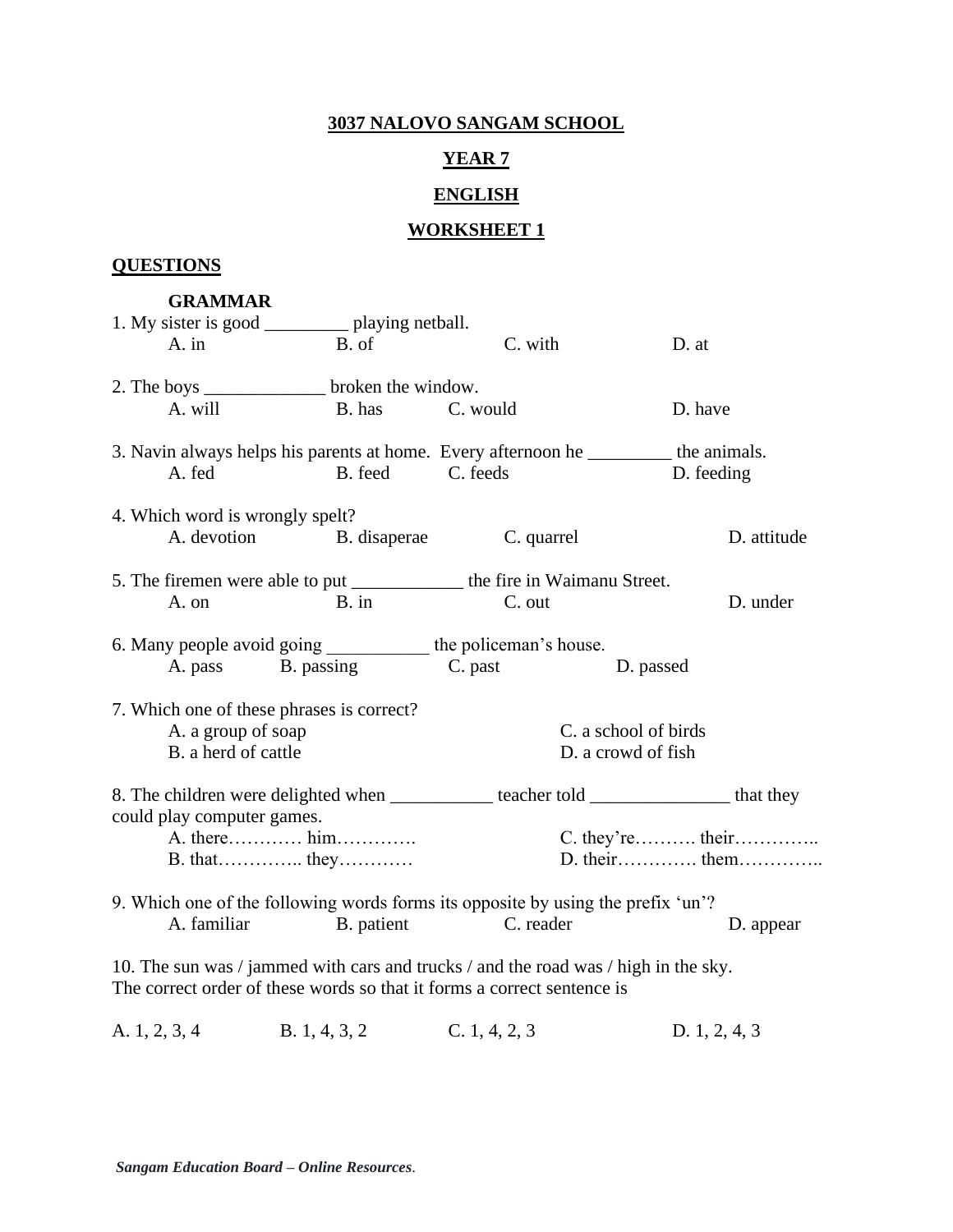## **DICTIONARY, LIBRARY AND MASS MEDIA 5 MARKS**

### **Dictionary**

**Centre (**'senter'**) 1.** The middle. *The shop is in the center of the town.* It is in a central position. 2. A place where people come for a special purpose eg. Medical Centre, shopping Centre.

Extract from *Modern English Junior Dictionary - 1987* 

1. The word (**'senter')** in brackets beside the word **Centre** indicates the

A. pronunciation. B. meaning. C. parts of speech. D. tense.

2. How many meanings of the word **Centre** are given in the dictionary entry above?

A. 1 B. 2 C. 3 D. 4

## **Library**

1. Who is an Author?

## **Mass Media**

- 1. Name one weekly newspaper published in Fiji.
- 2. Give an disadvantage of radio.

## **USAGE**

- 1. (Join the sentence using: **who**) The girl was carrying a bag. She was our neighbor.
- 2. **Rewrite in direct speech**

Akash said that he won't come to athletics the next day.

## 3. **Rewrite in reported speech**

"My aunty will pay our bus fare," Raj told John.

## 4. **Rewrite the sentence given below correctly and put the correct punctuation marks where necessary.**

we won exclaimed aisake

5. (Join the sentences using: **too……..to……..**) Vidhi was homesick. She could not stay with us in Kadavu.

**LITERATURE NOVEL:** *Making Good*

- 1. What kind of sickness was George suffering from?
- 2. What advice did doctor gave to Mac Bryde and George?
- 3. Descibe Captain Hill?
- 4. Describe the sad moment at end of chapter 2?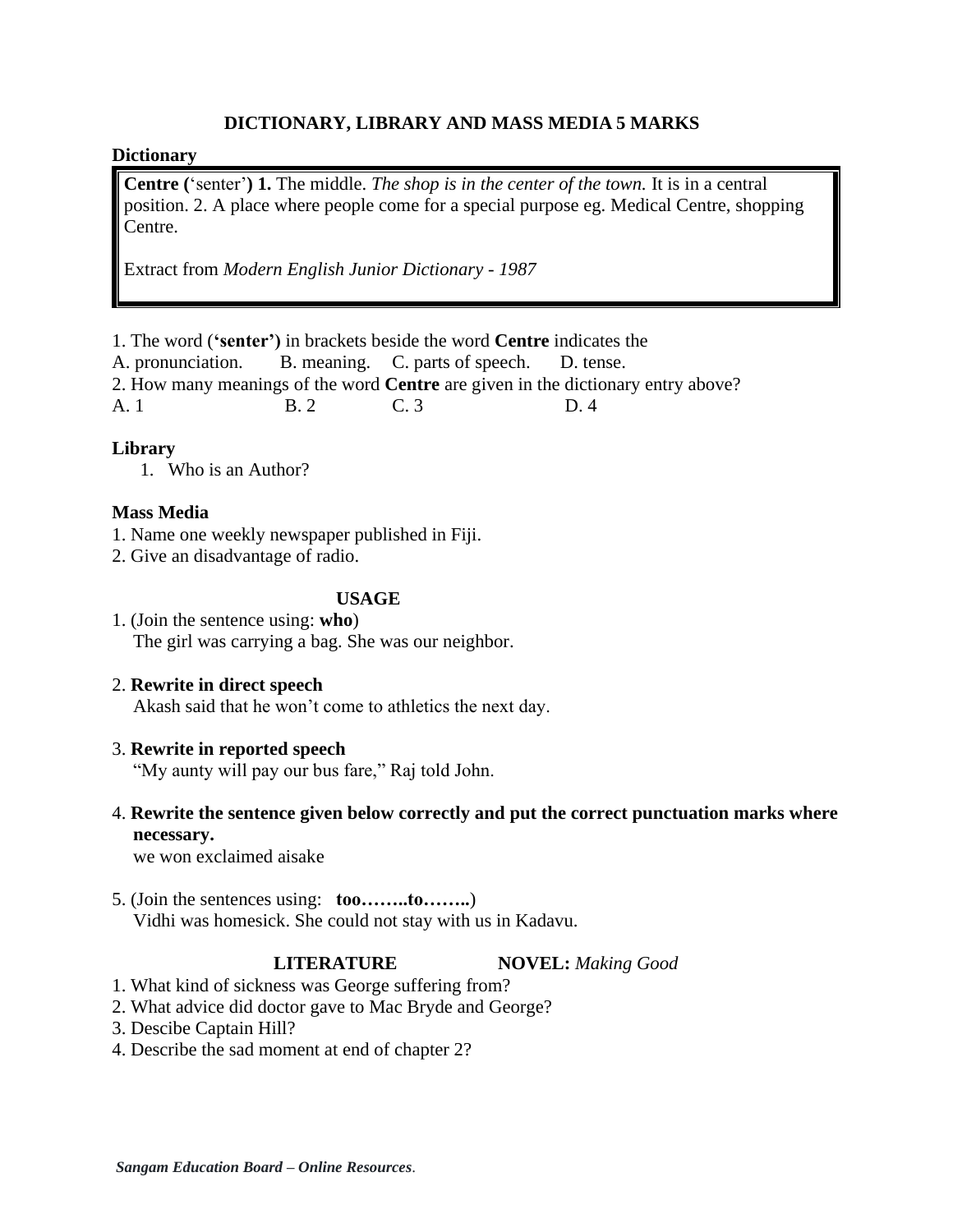# **YEAR 7**

# **HEALTHY LIVING**

# **WORKSHEET 1**

# **QUESTIONS**

|    | 1. The circulatory system consists of the                                         |                                                                          |
|----|-----------------------------------------------------------------------------------|--------------------------------------------------------------------------|
|    | A. heart, brain and lungs                                                         | C. heart, blood and blood vessels                                        |
|    | B. heart, chest and diaphragm                                                     | D. heart, hormones and the lymph                                         |
| 2. |                                                                                   | is used to describe the roles and expectations of males and females that |
|    | are learned in the communities.                                                   |                                                                          |
|    | A. sex                                                                            | C. equality                                                              |
|    | B. gender                                                                         | D. roles                                                                 |
|    | 3. Physical changes common in both boys and girls are                             |                                                                          |
|    | A. menstruation                                                                   | C. changes in body shape and                                             |
|    | B. growth of facial hair                                                          | D. breast development                                                    |
|    | 4. The blood cells that carry oxygen around the body are called the               |                                                                          |
|    | A. plasma                                                                         | C. red blood cells                                                       |
|    | B. platelets                                                                      | D. white blood cells                                                     |
|    | 5. The right atrium receives oxygen -poor blood from _______                      |                                                                          |
|    | A. heart                                                                          | C. all parts of the body                                                 |
|    | B. lungs                                                                          | D. some parts of the body                                                |
|    | 6. An adult has about ________litres of blood.                                    |                                                                          |
|    | A. 1                                                                              | C.3                                                                      |
|    | <b>B.</b> 2                                                                       | D. 5                                                                     |
|    | 7. The work of plasma is to                                                       |                                                                          |
|    | A. protect the body                                                               | C. manufacture food in the body                                          |
|    | B. transport food around the body                                                 | D. carry water around the body                                           |
| 8. | Spoken Pressure is also known as                                                  |                                                                          |
|    | A. indirect pressure                                                              | C. positive pressure                                                     |
|    | B. negative pressure                                                              | D. direct pressure                                                       |
|    | 9. Best way to prevent ourselves from anaemia is ________________________________ |                                                                          |
|    | A. eat balance meal                                                               | C. eat junk foods                                                        |
|    | B. drink beer                                                                     | D. share the toilet seat                                                 |
|    | 10. When we are resting, our pulse is about                                       |                                                                          |
|    | A. 70 to 80 beats per minute                                                      | C. 10 to 60 beats per minute                                             |
|    | B. 100 to 120 beats per minute                                                    | D. 50 to 80 beats per minute                                             |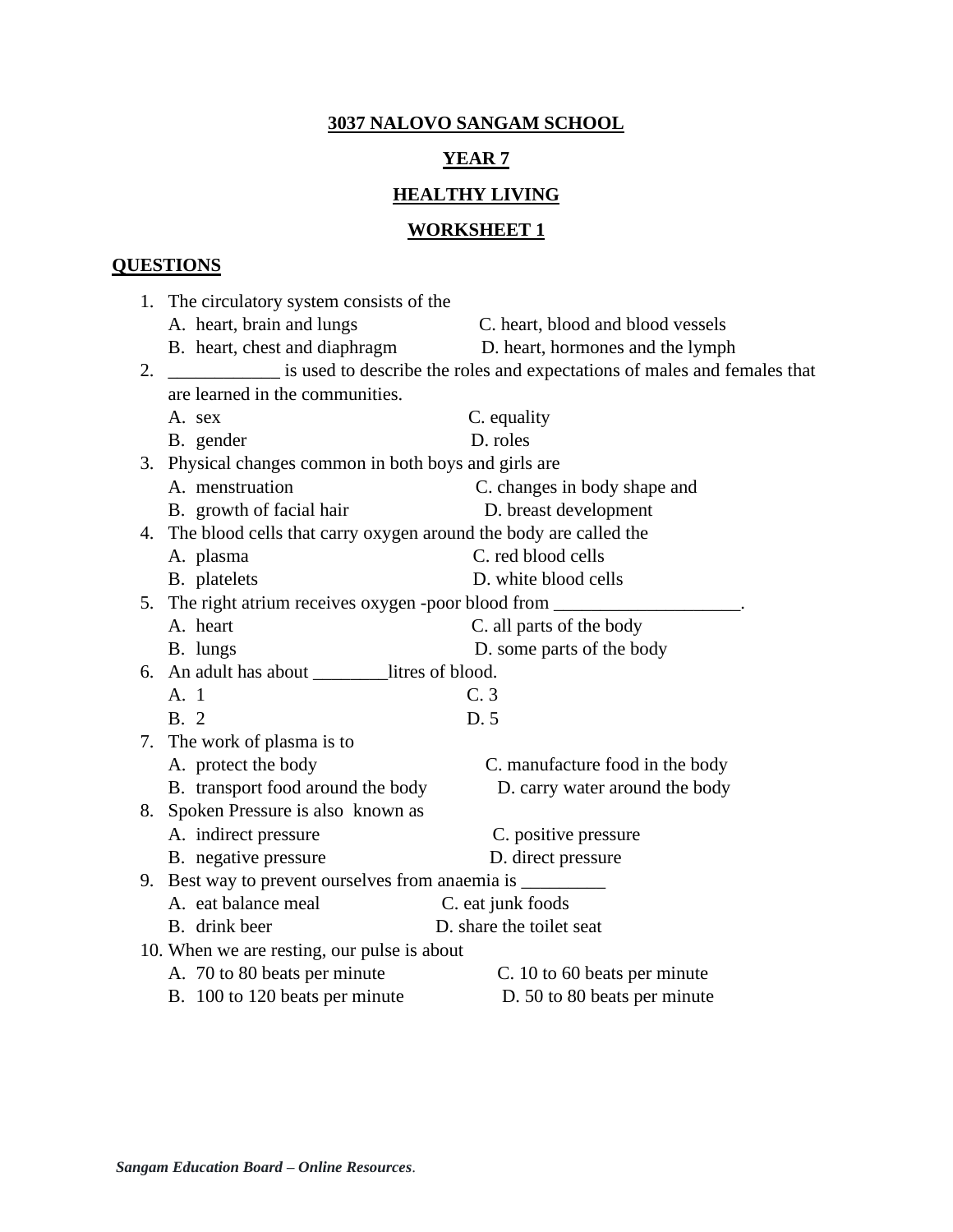# **True or False**

- 1. A person's heart is made up of fragile muscles.
- 2. For girls, physical changes usually start around  $8 10$  years.
- 3. Peer pressure is the feeling that someone of your own age is pushing you towards making a certain choice good or bad.
- 4. Arteries are tiny vessels where substances are exchanged between the blood and the body cell.
- 5. Skipping school for fun is an example of spoken peer pressure.

## **Section B: Short Answer Questions**

1a. How does blood travels around the human body?

b. State a function of ventricles?

2a**.** Describe how can we feel the pulse in our bodies?

- b. Why does our pulse rate increase as we move about?
- 3a. Name the three types of peer pressure?
	- b. List three examples of negative peer pressure you have witnessed in your school?
- 4a. Write down two (2) physical changes that occurs in girls?
	- b. Why adults feel more sensitive as they grow up?
	- c. Write down two ways you can be safe from failure in school?

# **Study the picture given below and answer the following questions**



- 1. Define gender equality?
- 2. Write down two (2) role that your father play in your family?
- 3. In your own words describe what does the above statement means?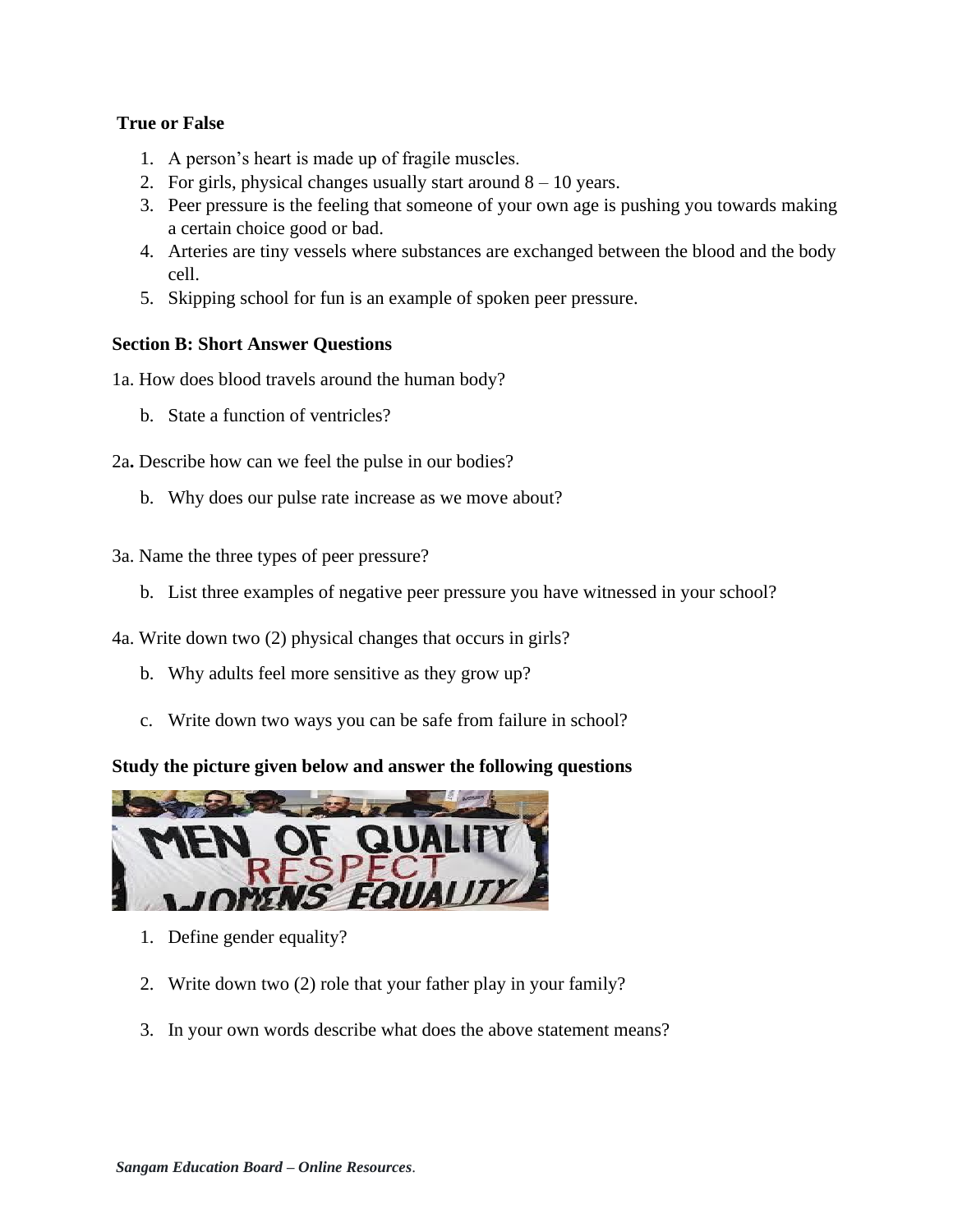#### **YEAR 7**

#### **SOCIAL SCIENCE**

#### **WORKSHEET 1**

#### **QUESTIONS**

Use the diagram given below and your knowledge to answer Questions 1 - 5.



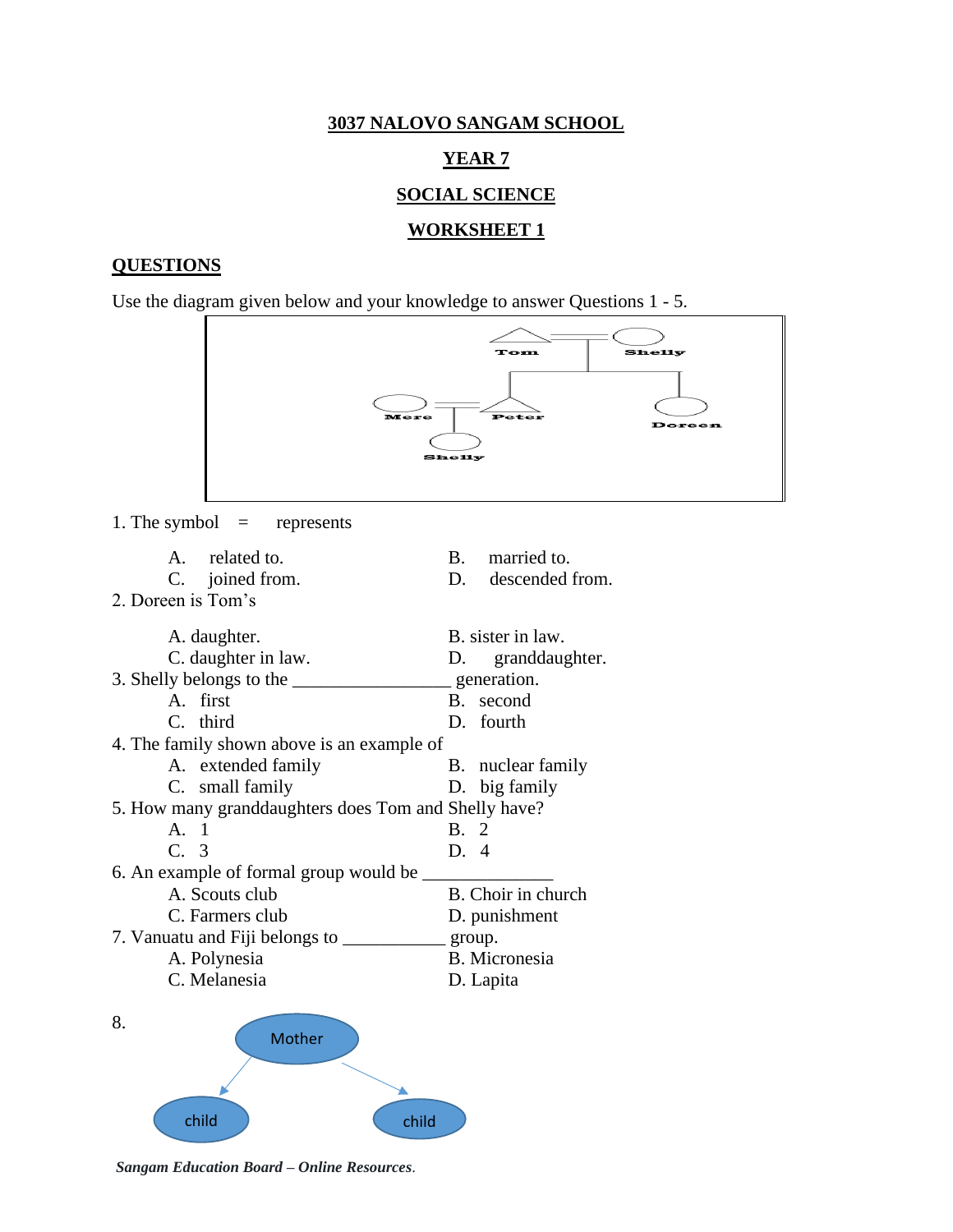| The illustration above is an example of _______  | family.                                                                     |
|--------------------------------------------------|-----------------------------------------------------------------------------|
| A. extended                                      | B. nuclear                                                                  |
| C. single                                        | D. common                                                                   |
| 9. In which year indentured Indians came to Fiji |                                                                             |
| A. 1879                                          | B. 1920                                                                     |
| C. 1877                                          | D. 1987                                                                     |
|                                                  | 10. Which of the following countries belongs to Melanesian group of Islands |

A. Cook Islands and Niue. B. Nauru and Kiribati.

C. Tokelau and Tuvalu. D. New Caledonia and Solomon Islands.

## **LABELLING**

## **Name the country's flag shown and write which Pacific Island group does it belong to.**

| Flag | Country | Melanesia/ Polynesia/ Micronesia |
|------|---------|----------------------------------|
|      | 1.      | 2.                               |
|      | 3.      | 4.                               |
|      | 5.      | 6.                               |
|      | 7.      | 8.                               |
|      | 9.      | 10.                              |

# **RESOURCE INTERPRETATION**



- I. Briefly explain the 2 advantages and 2 disadvantages of people preparing themselves to climate change.
- II. Write down 3 common causes of climate change in the Pacific?
- III. List 3 effects of climate change on our environment?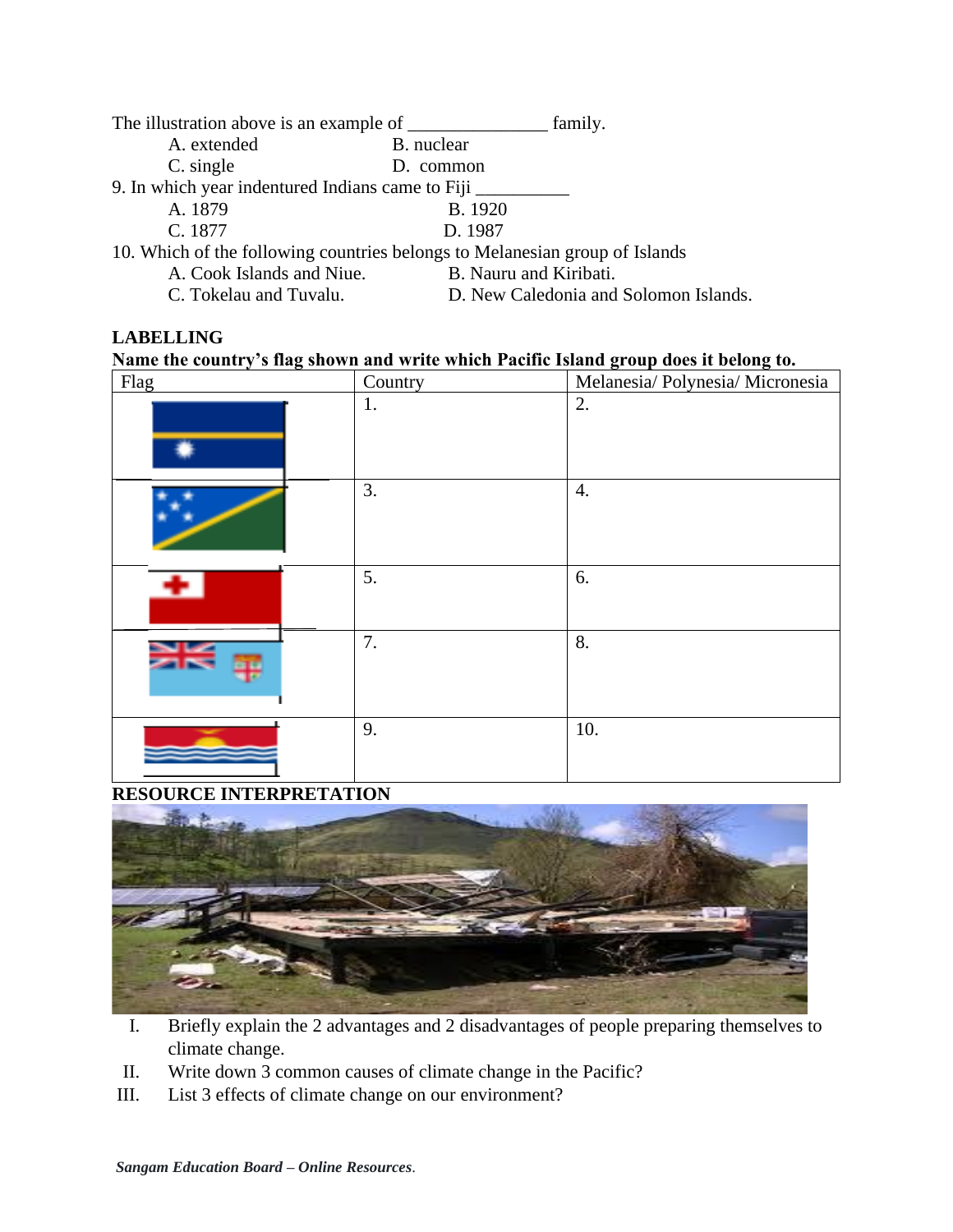# **YEAR 7**

# **BASIC SCIENCE**

# **WORKSHEET 1**

# **QUESTIONS**

| 1. |                 |                                                                              |           |               |                                                                                           |
|----|-----------------|------------------------------------------------------------------------------|-----------|---------------|-------------------------------------------------------------------------------------------|
|    | A.              | sink                                                                         | <b>B.</b> | first aid kit |                                                                                           |
|    | $C_{\cdot}$     | fire extinguisher                                                            | D.        | bag racks     |                                                                                           |
| 2. |                 | The tongue is very strong, muscular and sense organ of                       |           |               |                                                                                           |
|    | A.              | smell.                                                                       | <b>B.</b> | see.          |                                                                                           |
|    | $\mathcal{C}$ . | taste.                                                                       | D.        | hear.         |                                                                                           |
| 3. |                 |                                                                              |           |               | Human beings use their five senses to experience the world around them. Which sense       |
|    |                 | organ do we use to see the things around us?                                 |           |               |                                                                                           |
|    | A.              | Ears.                                                                        |           | <b>B.</b>     | Eyes.                                                                                     |
|    | $C_{\cdot}$     | Nose.                                                                        |           | D.            | Skin.                                                                                     |
| 4. |                 | The science equipment shown in the diagram                                   |           |               |                                                                                           |
|    | is called a     |                                                                              |           |               |                                                                                           |
|    | A <sub>1</sub>  | Funnel                                                                       | B. Tripod |               |                                                                                           |
|    | $C_{\cdot}$     | <b>Burner</b>                                                                | D. Beaker |               |                                                                                           |
| 5. |                 | Wear safety _______________ whenever you are heating                         |           |               |                                                                                           |
|    |                 | materials and using chemicals or glassware.                                  |           |               |                                                                                           |
|    | A.              | goggles                                                                      |           | <b>B.</b>     | belt                                                                                      |
|    | C.              | tape                                                                         |           | D.            | pin                                                                                       |
| 6. |                 |                                                                              |           |               | Burnt areas should be placed under _____________ running water until the stinging ceases. |
|    | A.              | hot                                                                          |           | <b>B.</b>     | cold                                                                                      |
|    | C.              | warm                                                                         |           | D.            | boiling                                                                                   |
| 7. |                 | Whose responsibility is safety in a laboratory?                              |           |               |                                                                                           |
|    | A.              | Only students.                                                               | <b>B.</b> |               | Only the teacher.                                                                         |
|    | C.              | Only the parents.                                                            |           | D.            | All students and the teacher.                                                             |
| 8. |                 | There are ________________ forms of taste buds on the surface of the tongue. |           |               |                                                                                           |
|    | A.              | four                                                                         |           | <b>B.</b>     | three                                                                                     |
|    | $C_{\cdot}$     | two                                                                          |           | D.            | five                                                                                      |
| 9. |                 | Why it is dangerous to taste chemicals in the Science class?                 |           |               |                                                                                           |
|    | А.              | They can be poisonous.                                                       |           | <b>B.</b>     | They are tasteless.                                                                       |
|    | C.              | They can be tasty.                                                           |           | D.            | They can be delicious.                                                                    |
|    |                 |                                                                              |           |               |                                                                                           |

10. Which of the following represents corrosive?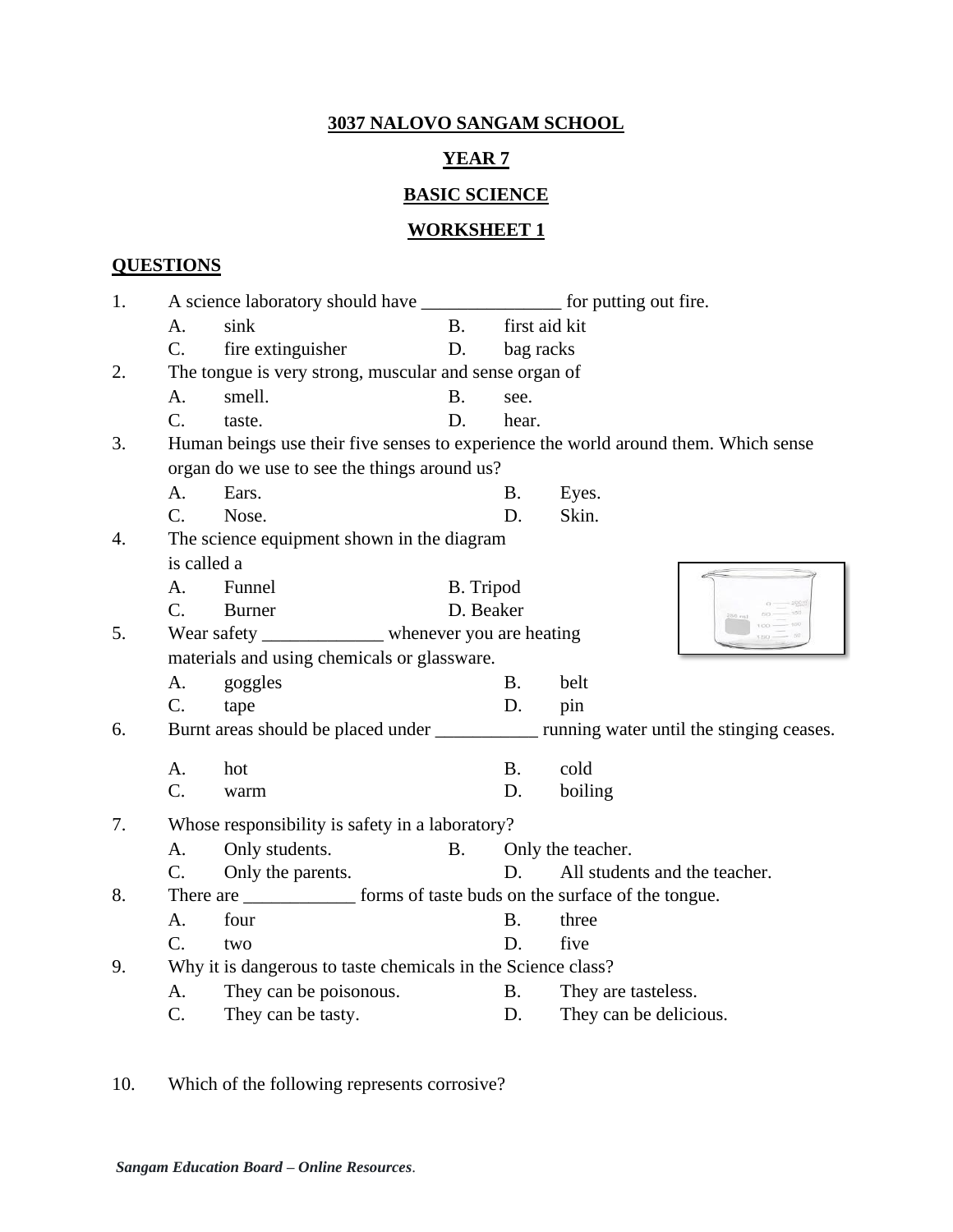

# **PART A: TRUE OR FALSE**

| Students can mix all the chemicals during an experiment.<br>4. | 3. | Students are allowed to touch hot glassware in a laboratory. |  |
|----------------------------------------------------------------|----|--------------------------------------------------------------|--|
|                                                                |    |                                                              |  |

# **PART B: MATCHING LIST A LIST B**

- 
- 
- 
- 
- 
- 1. Pyrex or Kimax A. forms of taste buds.
- 2. Flammable B. drink lots of water.
- 3. Sweet, sour, bitter, salty C. cannot easily catch fire.
- 4. Swallowed chemicals D. heat-resistant glassware.
	- E. can easily catch fire.

| I<br>LIST A   | <b>_.</b> | ، ب |  |
|---------------|-----------|-----|--|
| <b>LIST B</b> |           |     |  |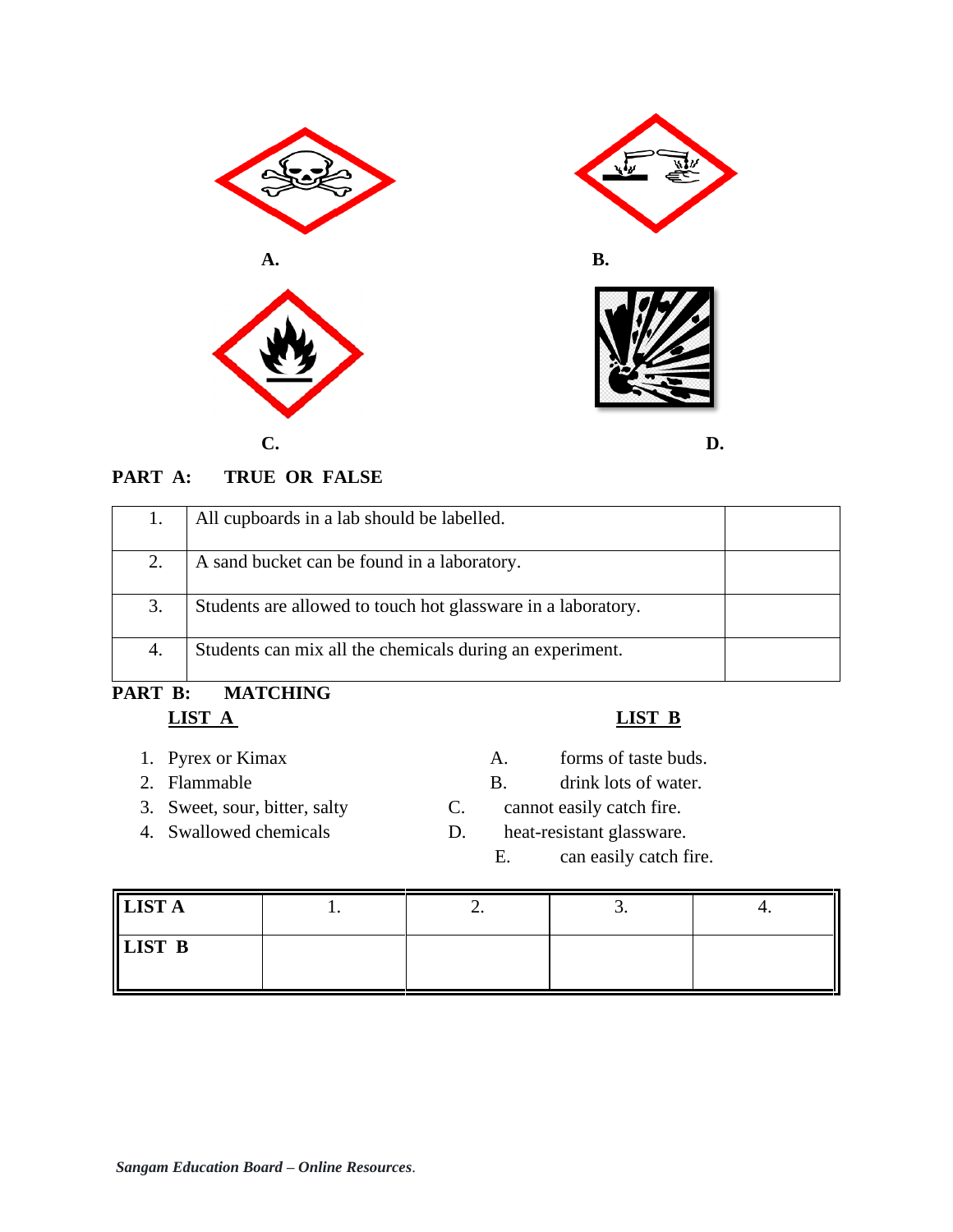# **PART C: FILL IN THE BLANKS Fill in the blanks using words from the Word List given below.**

|         |         |      | Word List |      |  |
|---------|---------|------|-----------|------|--|
| spatula | dropper | kill | see       | hear |  |

1. Toxic materials can us, even taken in small quantity.

2. A \_\_\_\_\_\_\_\_\_\_\_\_\_\_\_ spoon is used to transfer dry chemicals from a bottle to a container.

3. Eyesight gives us the ability to \_\_\_\_\_\_\_\_\_\_\_\_\_\_\_\_\_\_\_\_ things.

# **PART D: LABELLING**

**Label the diagrams of science equipment using words from the list provided.**

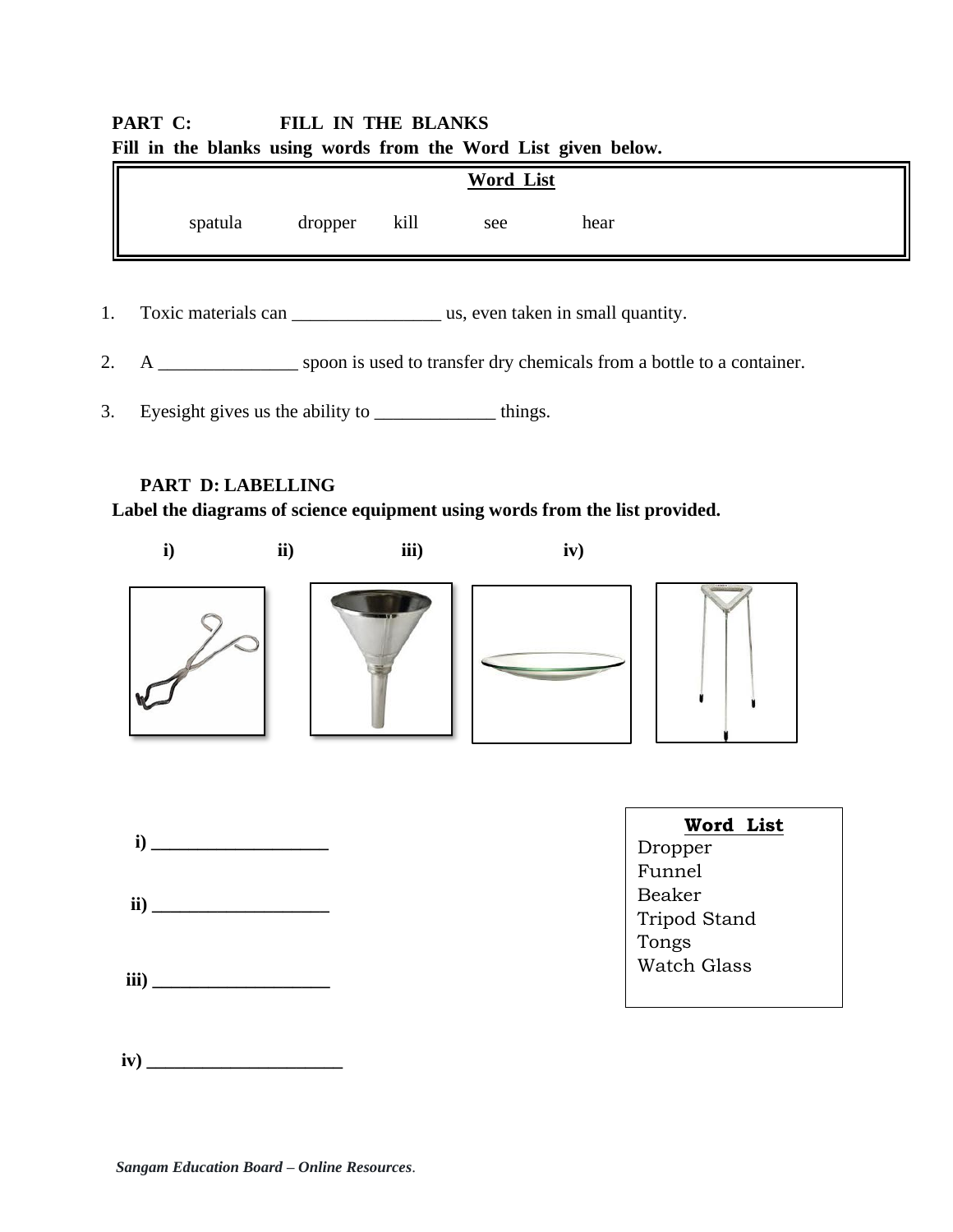## **YEAR 7**

# **VERNACULAR**

# **WORKSHEET 1**

# **QUESTIONS**

बोधन -Comprehension

किसी देश में बच्चू नाम का एक आदमी रहता था । वह बहुत स्वार्थी था । लोगों को तकलीफ पहँचाने में ही वह अपनी बड़ाई समइता था ।

एक दिन वह अपने एक मित्र से मिलने दूसरे गाँव की ओर चल पड़ा । उसके पास कुछ दिनों का भोजन था और एक बत्ती । चलते चलते जब अंधेरा हो गया तब बत्ती जलाई और चलता गया ।

इतने में दो आदमी जो उसी गाँव जा रहे थे,उसके पीछे चलने लगे ।जब बच्चू नत देखा कि दो आदमी उसकी बत्ती से फायदा उठा रहे हैं तो वह जल उठा और तेजी के साथ चलना शुरू कर दिया । दोनों आदमियों ने भी रफतार कुछ तेज कर दी ।

बच्चू बार बार यही सोचता रहा ''बत्ती मेरी और फायदा उठा रहे हैं ए दोनों ।'' ऐसा सोचते -सोचते उस ने जल्दी से बत्ती बड़ाा दी और अंधेरे में चलने लगा ।

रात काफी अंधेरी थी और रास्ता दिखाई न देता था । थोड़ी ही देर बाद उन दोनों आदमियो ने पास ही किसी के चिल्लाने की आवाज़ सुनी । नज़दीक जाने पर उन्हें मालूम हुआ कि बच्चू एक गड़ढे में पड़ा चिल्ला रहा है ।बड़ी कोशिश करके अन दोनों ने उसे गडढे से बाहर निकाला । वह ज़र्ख्मी हो गया था और बत्ती टूट गई थी । उन दोनों ने असे अपने पास से पानी पिलाया और एक डाक्टर के पास ले गए ।

जब बच्चू को कुछ आराम हुआ तब दोनों में से एक ने कहा ,''भाई बच्चू अब हम आगे बढ़ना चाहते हैं।" बच्चू ने कहा मैं बड़ा नीच आदमी हूँ ।मैं अपने किए का फल पा गया हूँ । मैंने कितना बुरा बर्ताव किया था परन्तु आप ने मेरे साथ ऐसी भलाई की है जिसे मैं कभी नफीं भूलूँगा  $\mathsf{I}$ <sup>"</sup> दोनों में से एक ने कहा, ''नहीं भाई हम लोगों ने कोई विशेष भलाई नही की है -केवल फर्ज़

निभाया है।"

बच्चू बोला ,''मेरे मित्र आप की इस भलाई ने मेरी आँखे खोल दी है । मैं अपने बुरे बर्ताव के लिए आप दोनों से क्षमा चाहता हूँ।"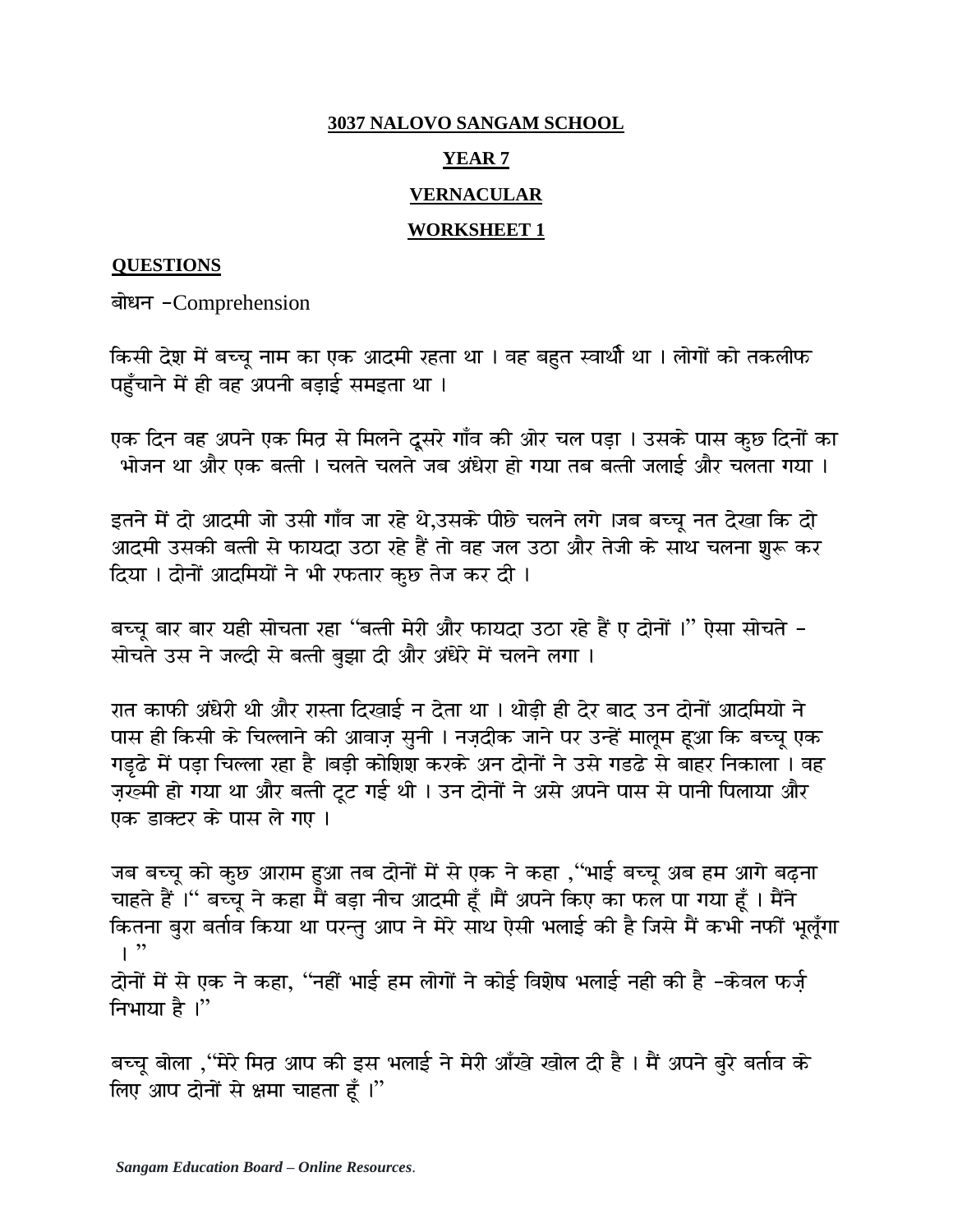1.बच्चू कैसा आदमी था ? क अच्छा सा सामान्य प्रथम स्व दयालू  $2.$ बच्चू कहाँ जा रहा था जब रास्ते मे दो और लोग उस के साथ हो गए ? क शहर कर बाद कर पांच का साथ पांच कर रख ग बाजार बाक-धर 3.बच्च किस से मिलने अपने घर से चला ? क माँ से बाद करने के बाद रही है। उस के बाद से पर स्वास्थ्य करने के बाद रही है। अब के बाद से स्वास्थ्य करने के 4.उसने बत्ती क्यों जला रखी थी ? ग वह डर गया था बाहर करके पासी पर पासी पर पासी हो। मध्य 5.जब बच्चू ने देखा कि दो आदमी उस के पीछे पीछे चल रहे हैं तो उसने क्या किया ? क वह तेजी से चलने लगा चिका बाद पड़ा के नीचे आराम करने लगा ग धीरे धीरे चलना शुरू कर दिया बाद का अबाज में गीत गाने लगा  $6.\overset{\text{{\small 4.66}}}{\text{{\small 5.67}}}\dots...\overset{\text{{\small .}}}{\text{{\small .}}$ बल्ती तो वैसे ही जलती रहेगी चाह हम रहे या न रहे---------|'' यह किस ने कहा है ? क बच्चू के बड़े भाई ने<br>ग दोनों में से एक आदमी ने घ गाँ के मुखिया ने ग दोनों में से एक आदमी ने 7.पंक्ति 12 में आए हुए अधिक शब्द का अर्थ है ------------------क कुछ । सामान्य प्राप्त स्थान के प्राप्त समाप्त करने के अन्या ग कम 8.किस कारण से बच्चू ने बत्ती बुझा दी ? वह सोचता था कि --------क दोनों आदमी उसकी बत्ती तोड़ना चाहते थे । ख उसकी बत्ती छीनना चाहते थे । ग दोनों आदमी उसकी बत्ती से फायदा उठा रहे थे । घ अपुनी बत्ती किसी को देना चाहता था

# व्याकरण और प्रयोग

1 हमारे सुन्दर देश फीजी में कई ------------- है । क नदी बाद प्यानदियाँ ग नदिये घ नदियों 2.पुलीस ने चोर को ----------------- । क पकड़ बाद करने का पकड़े

ग पकडा़ बाद कर घा घा घा घा घा घ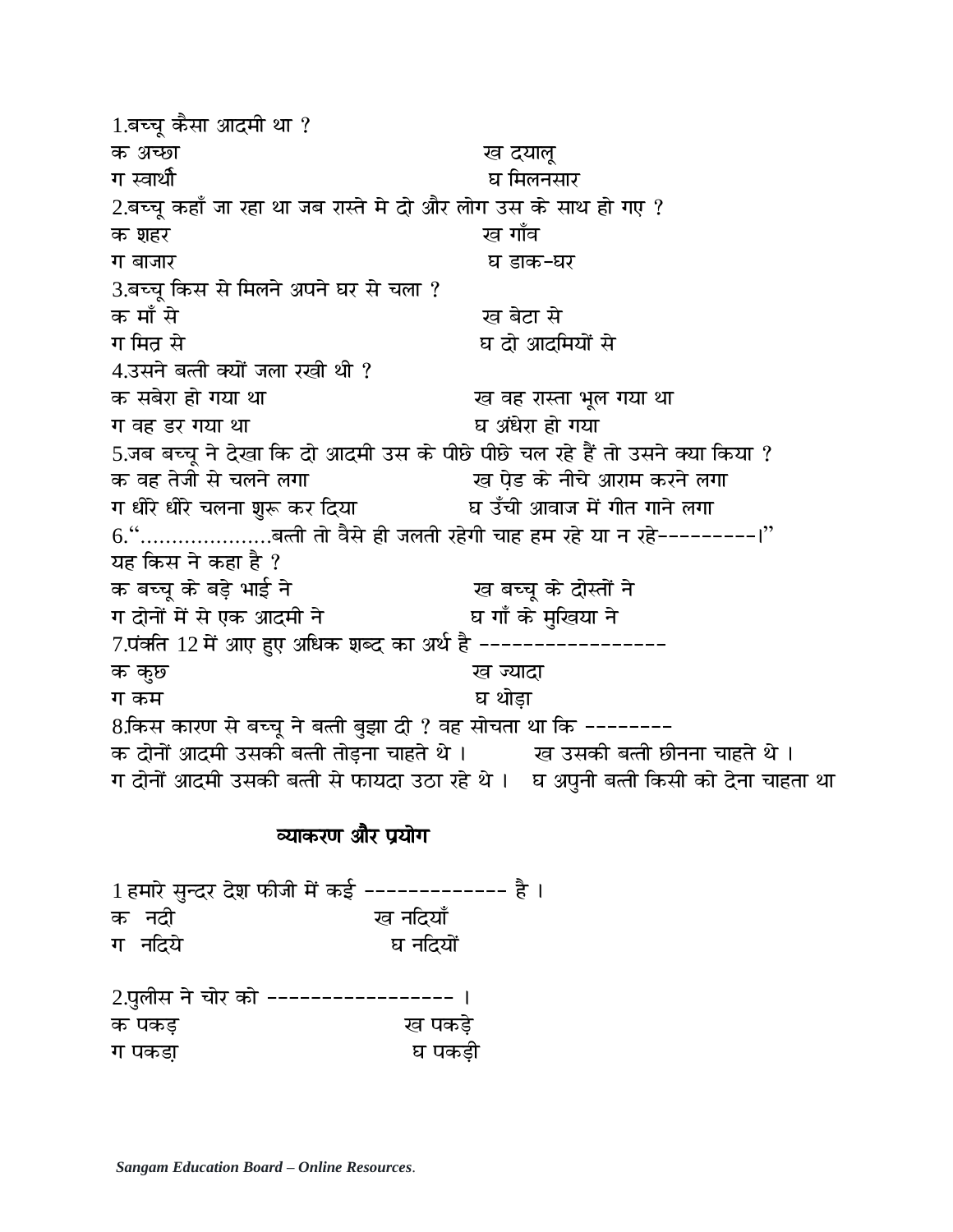| 3.कल यहाँ एक सभा ---------------     |         |
|--------------------------------------|---------|
| क होगा                               | ख होगी  |
| ग होगीं                              | घ होगें |
| 4.बच्चे सड़क पर -------------- हैं । |         |
| क खेल                                | ख खेलता |
| ग खेलती                              | घ खेलते |
|                                      |         |
|                                      |         |

5.नाक में दम करना, इस मुहावरे का सही अर्थ क्या है? क चोरी करना बाद करना करना ग नाक पर मारना घ नाक में चोट लगना

उ नीचे दिए गए शब्द सही कम में नही है ।उन्हें सही कम में अपनी उत्तर पुस्तिका में लिखिए ।

संसार पड़ता अच्छा करना

उ किया के सही रूप से रिक्त स्थानों की पूर्ति कीजिए । सही जवाब को अपनी उत्तर-पुस्तिका में लिखिए ।

1. मेरी दोनों -------- में दर्द है। (आँख)

2.शीला ने कुछ ---------- बनाई। (रोटी)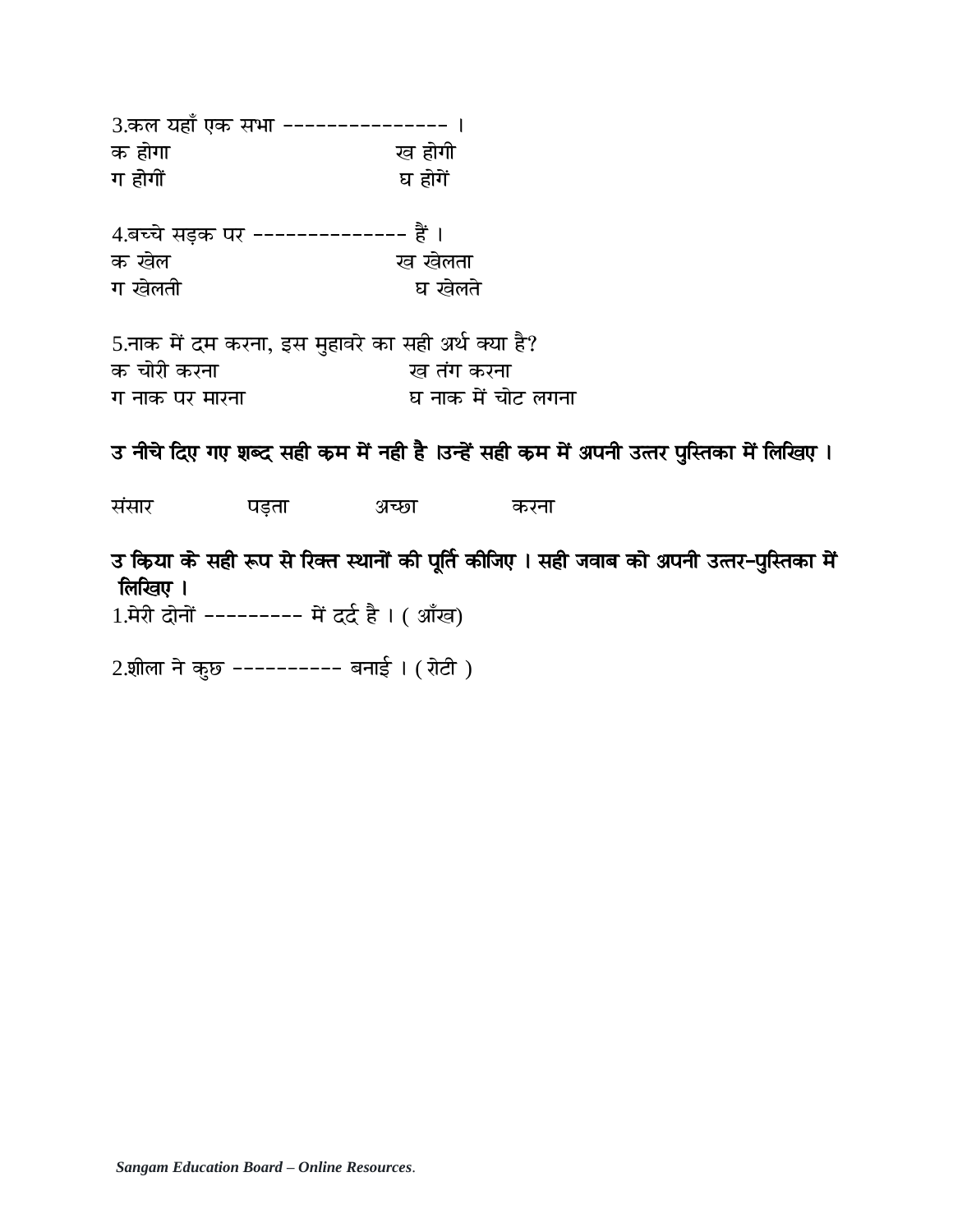Name of School: Nalovo Sangam School

# Year : 7

# Subject :VEIKA VAKAVITI

# Worksheet #: 1

# **Na veika vakaviti**

# **1. Wirina na matanivolasau ni taro ko sa digitaka ena vola ni sau ni taro.**

1. Na I yaya vakaviti cava e dau maroroi kina na bulagi?

| A. vetaki                                                            | B. tauga                         |
|----------------------------------------------------------------------|----------------------------------|
| C. lalakai                                                           | D.tanoa                          |
| 2. Ni tini na I kovu vakalolo e tautauvata ni dua na                 |                                  |
| A. niu                                                               | B. wai                           |
| C. sasa                                                              | D. rara                          |
| 3. Na qoli ka vakayagataki kina na liga e na tobo ika e vakatokai me |                                  |
| A.buburu                                                             | B.cocoka                         |
| C.tuva moka                                                          | D.yavirau                        |
| 4. Nai vakavinavinakani vakayagataki ni waqa e vakatokai me          |                                  |
| A.i qiso                                                             | B. I lago                        |
| C. I tago                                                            | D. I tutu                        |
| 5. Ni dua e lesavi e cudruvi mai vua na                              |                                  |
| A. turaga                                                            | B. qasenivuli                    |
| C.tuakana                                                            | D.tamana                         |
| 6. Ni sa melo na soko e kenai balebale ni sa                         |                                  |
| A. oti na soko                                                       | B.vakarau taucoko nayaya ni soko |
| C.daro                                                               | D.sega na soko                   |
| 7. Ni bota I Rana vanua e vakaraitaka ni sa                          |                                  |
| A.mataka caca                                                        | B. yakavi                        |
|                                                                      |                                  |